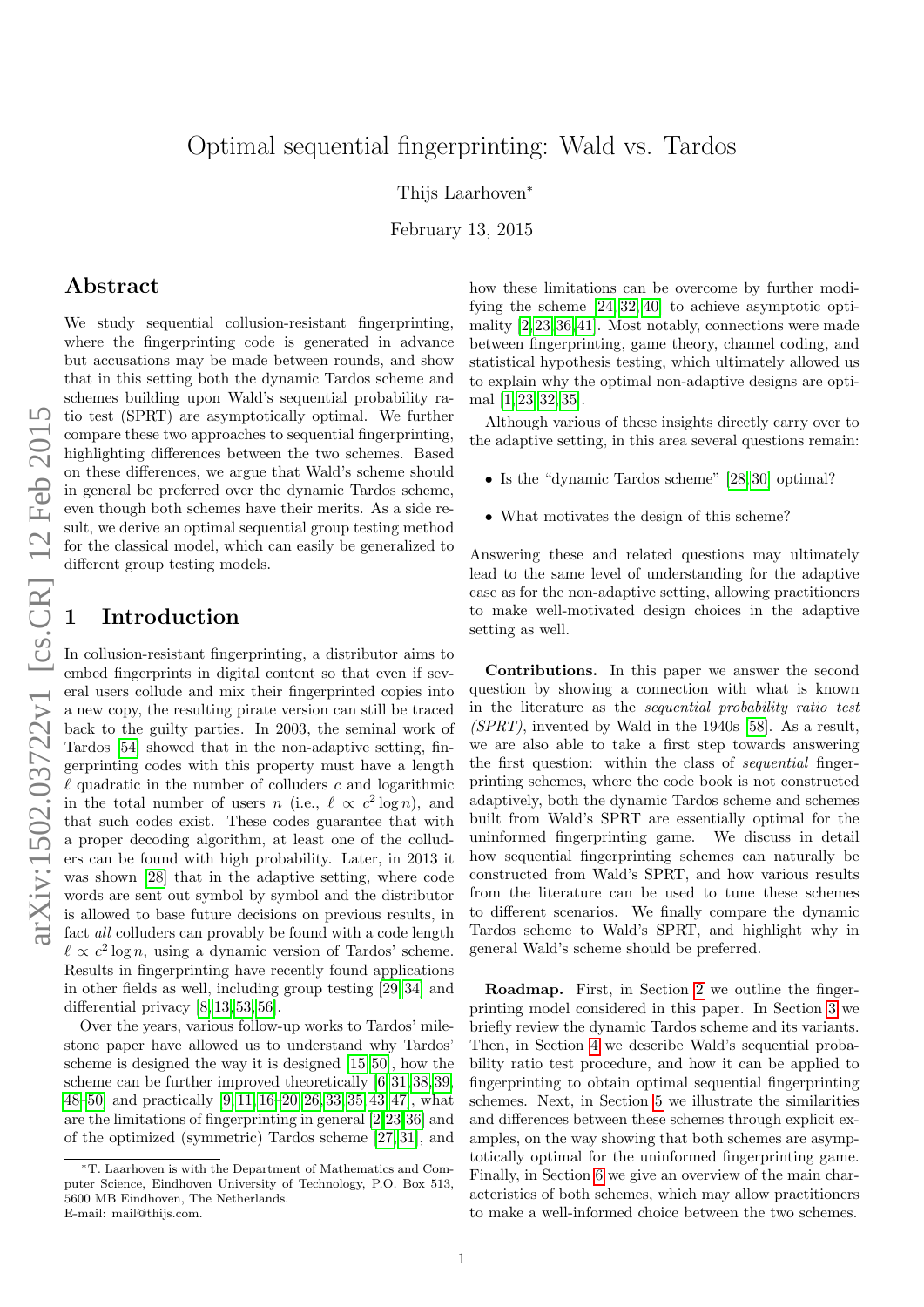# <span id="page-1-0"></span>2 Model

The collusion-resistant fingerprinting problem is often modeled as the following two-person game between the distributor  $\mathcal D$  and the coalition of pirates  $\mathcal C$ . The set of colluders is assumed to be a random subset of size  $|\mathcal{C}| = c$ from the complete set of n users  $\mathcal{U}$ , and the identities of these colluders are unknown to the distributor. The distributor might not know c either, and he may only have a (crude) upper bound  $c_0 \geq c$  on c. The aim of the game for the distributor is to discover the identities of the colluders without accidentally accusing innocent users, with as little effort as possible. The colluders want to prevent this and remain hidden. The game consists of the following three phases: the distributor uses an encoder to generate fingerprints; the colluders employ a collusion channel to generate pirate output; and the distributor uses a decoder to map pirate output to a set of accused users. We describe these three phases below.

a. Encoder The distributor generates a code  $\mathcal{X} =$  $\{\mathbf x_1,\ldots,\mathbf x_n\}$ , consisting of binary code words  $\mathbf x_j \in \{0,1\}^{\ell}$ for each user  $j \in \mathcal{U}$ , and each column  $i \in \{1, \ldots, \ell\}$  corre-sponds to a different segment of the content.<sup>[1](#page-1-2)</sup> A common restriction on the encoding process is to assume that  $\mathcal{X}$ is created by first generating a *bias vector*  $\mathbf{p} \in [0,1]^{\ell}$ , by choosing each entry  $p_i$  independently from a certain distribution F, and then generating X using  $P((\mathbf{x}_j)_i = 1) = p_i$ . Schemes with this property are sometimes called bias-based schemes.

As initially suggested by Tardos [\[54\]](#page-11-0) and later proven by Huang and Moulin [\[23\]](#page-10-13), the best way to build bias-based encoders (for large coalitions, in the uninformed setting) is to use the arcsine distribution for generating  $p_i$ 's. For this distribution, we have the following distribution function  $F$ :

$$
F(p) = \frac{2}{\pi} \arcsin \sqrt{p}. \qquad (p \in (0, 1)) \tag{1}
$$

Unless stated otherwise, throughout the paper we will assume that this encoder is used for generating biases.

**b. Collusion channel** Given  $\mathcal{X}$ , the entries can be used to select and embed watermarks in the content, and the content is sent out to the users. The colluders get together, compare their copies, and use a collusion channel or pirate strategy  $\Theta$  to select the pirate output  $\mathbf{y} \in \{0,1\}^{\ell}$ . If the pirate attack is symmetrical both in the colluders and in the positions  $i$ , then the collusion channel can be modeled by a vector  $\theta \in [0,1]^{c+1}$ , with entries  $\theta_z = P(Y_i = 1)$  $Z = z$ ) indicating the probability of outputting a 1 when pirates receive z ones and  $c - z$  zeros.

c. Decoder After the pirate output has been distributed, the distributor intercepts it and applies a decoding algorithm to  $\mathcal{X}, \mathbf{y}, \mathbf{p}$  to compute a set  $\mathcal{C}' \subseteq \mathcal{U}$ of accused users. This is commonly done by assigning scores to users, and accusing those users whose scores exceed a predefined threshold  $\eta$ . The distributor wins the game if  $C' = C$  and loses<sup>[2](#page-1-3)</sup> if  $C' \neq C$ , which could be because an innocent user  $j \notin \mathcal{C}$  is falsely accused (a false positive error), or because a guilty user  $j \in \mathcal{C}$  is not accused (a false negative error). We often write  $\varepsilon_1$  and  $\varepsilon_2$ for (upper bounds on) the false positive and false negative probabilities.

Finally, the differences between non-adaptive (static) fingerprinting, adaptive (dynamic) fingerprinting, and sequential fingerprinting can be explained by showing in which order these phases take place. Denoting by  $a_i, b_i, c_i$ the three phases corresponding to the ith segment of the content, we can order the phases as follows:

- Non-adaptive:  $a_{[1,...,\ell]}; b_{[1,...,\ell]}; c_{[1,...,\ell]}.$
- Sequential:  $a_{[1,...,\ell]}; b_1; c_1; b_2; c_2; ...; b_{\ell}; c_{\ell}$ .
- Adaptive:  $a_1; b_1; c_1; a_2; b_2; c_2; \ldots; a_{\ell}; b_{\ell}; c_{\ell}.$

In other words: in the adaptive setting the code can be adjusted and accusations can be made after every symbol; in sequential fingerprinting only users can be accused between rounds; and in non-adaptive settings the distributor is only allowed to make a final decision at the end of the game.

While most work in the literature focuses on the nonadaptive setting, some work has also been done on sequential [\[45\]](#page-10-21) and adaptive fingerprinting [\[5,](#page-9-9)[14,](#page-9-10)[28,](#page-10-0)[30,](#page-10-20)[44,](#page-10-22)[55\]](#page-11-5). In this paper we will mostly deal with the sequential setting.

## <span id="page-1-1"></span>3 Tardos' scheme

#### 3.1 Non-adaptive scheme

In Tardos' original scheme [\[54\]](#page-11-0) and many of its subsequent variants, decoding in the non-adaptive setting is done as follows. First, for each segment  $i$  and user  $j$ , scores  $S_{j,i} = g(x_{j,i}, y_i, p_i)$  are assigned using a score function g. Then, in the non-adaptive setting, a user  $j \in \mathcal{U}$  is accused iff  $S_j = \sum_{i=1}^{\ell} S_{j,i} > \eta$  for some well-chosen threshold  $\eta$ . Choosing a suitable score function is crucial, and it was long thought that the following symmetrized version [\[49\]](#page-10-23) of Tardos' original proposal was the best choice:

$$
g(x, y, p) = \begin{cases} \sqrt{p/(1-p)} & \text{if } (x, y) = (0, 0); \\ -\sqrt{p/(1-p)} & \text{if } (x, y) = (0, 1); \\ -\sqrt{(1-p)/p} & \text{if } (x, y) = (1, 0); \\ \sqrt{(1-p)/p} & \text{if } (x, y) = (1, 1). \end{cases}
$$
 (2)

This function turns out to work quite well against arbitrary pirate attacks, and it has the convenient property that regardless of the pirate strategy, one always has  $\mathbb{E}(S_{j,i} | S_{j,i})$  $H_0$ ) = 0,  $\mathbb{E}(S_{j,i}^2 \mid H_0) = 1$ , and  $\mathbb{E}(S_{j,i} \mid H_1) \approx \frac{2}{\pi}$ , where the hypotheses  $H_0$  and  $H_1$  correspond to:

- $H_0$ : user j is innocent  $(j \notin \mathcal{C})$ .
- $H_1$ : user j is guilty  $(j \in \mathcal{C})$ .

<span id="page-1-2"></span><sup>&</sup>lt;sup>1</sup>More generally  $\mathcal X$  is a code with entries from an alphabet of size q, but here we restrict our attention to the case  $q = 2$ .

<span id="page-1-3"></span><sup>&</sup>lt;sup>2</sup>In this paper we consider the catch-all scenario, where not at least one colluder (the catch-one scenario) but all colluders should be found for the distributor to win the game.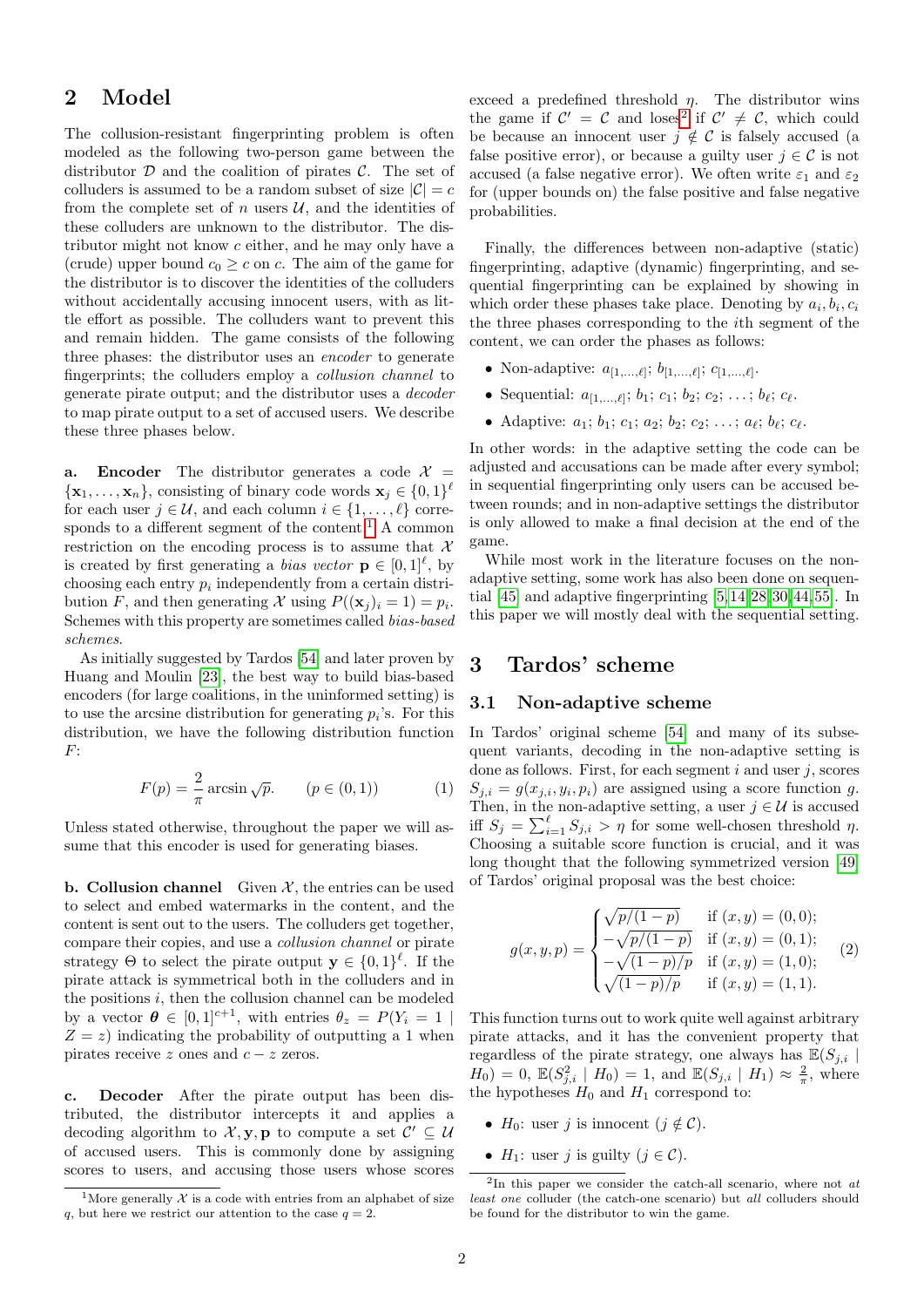As convenient as this decoder may be, it is known to be suboptimal [\[23,](#page-10-13) [27\]](#page-10-15), with code lengths which are up to a factor  $\frac{1}{4}\pi^2 \approx 2.47$  longer than required. Using various different approaches (e.g. Lagrange optimization [\[40,](#page-10-18) [41\]](#page-10-19), Neyman-Pearson decoding [\[32\]](#page-10-17), Bayesian decoding [\[11\]](#page-9-5), MAP decoding [\[18\]](#page-10-24), empirical mutual information decoding [\[36\]](#page-10-14)) it was later found that there are various ways to construct decoders for the uninformed setting in fingerprinting with a better performance than the symmetric score function. Various of these decoders were recently benchmarked in [\[20\]](#page-10-7), indicating that different decoders work better in different settings. For comparison with Wald's SPRT we will continue the description of Tardos' scheme using Neyman-Pearson-motivated decoders, as considered in e.g. [\[17,](#page-10-25) [32\]](#page-10-17), but other decoders considered in [\[20\]](#page-10-7) may be used as well.

After obtaining the "evidence"  $x_j, y, p$ , the distributor wants to distinguish between whether user  $j$  is guilty or not[3](#page-2-0) . The Neyman-Pearson lemma tells us that the most powerful test to distinguish between  $H_0$  and  $H_1$  (minimizing one error probability, when the other is fixed) is to test whether the following likelihood ratio exceeds an appropriately chosen threshold  $\eta'$ . We write  $f_A(a) = \mathbb{P}(A = a)$  for random variables A.

$$
\Lambda(\mathbf{x}_j, \mathbf{y}, \mathbf{p}) = \frac{f_{\mathbf{X}_j, \mathbf{Y} | \mathbf{P}}(\mathbf{x}_j, \mathbf{y} | \mathbf{p}, H_1)}{f_{\mathbf{X}_j, \mathbf{Y} | \mathbf{P}}(\mathbf{x}_j, \mathbf{y} | \mathbf{p}, H_0)}.
$$
(3)

Taking logarithms, and noting that different positions i are i.i.d., testing whether a user's likelihood ratio exceeds  $\eta'$  is equivalent to testing whether his score  $S_j =$  $\sum_i g(x_{j,i}, y_i, p_i)$  exceeds  $\eta = \ln \eta'$  for g defined as follows. Here we omit subscripts on  $X, Y$  and  $P$ , as the random variables are i.i.d. for different  $i, j$ .

$$
g(x, y, p) = \ln\left(\frac{f_{X,Y|P}(x, y|p, H_1)}{f_{X,Y|P}(x, y|p, H_0)}\right).
$$
 (4)

Results of Abbe and Zheng [\[1\]](#page-9-8) have shown that in certain applications, a (generalized) linear decoder designed against the worst-case attack is asymptotically optimal. Since the worst-case attack for finite  $c$  is somewhat hard to compute, but is known to be close to the interleaving attack [\[18,](#page-10-24) [22\]](#page-10-26) (and asymptotically equal to it [\[23\]](#page-10-13)), an approximation of this optimal decoder may be obtained by assuming the colluders used the interleaving attack  $\theta = \theta_{\text{int}}$ , defined by

$$
(\theta_{\rm int})_z = \frac{z}{c}. \qquad (0 \le z \le c)
$$
 (5)

In that case, working out the probabilities for fixed  $c$  leads to the following score function  $g$  [\[32\]](#page-10-17):

$$
g(x, y, p) = \begin{cases} \ln\left(1 + \frac{p}{c(1-p)}\right) & \text{if } x = y = 0; \\ \ln\left(1 - \frac{1}{c}\right) & \text{if } x \neq y; \\ \ln\left(1 + \frac{1-p}{cp}\right) & \text{if } x = y = 1. \end{cases}
$$
(6)

<span id="page-2-1"></span>

Figure 1: Tardos' scheme with log-likelihood decoding. The green and red marked areas (dashed lines) indicate the range (average) of innocent and guilty user scores respectively. Accepting  $H_0$  or  $H_1$ is based on whether  $S_i(\ell) > \eta$ , i.e., whether a user's score ends up above or below the blue point  $(\ell, \eta)$ .

<span id="page-2-2"></span>

Figure 2: Laarhoven et al.'s sequential Tardos scheme with loglikelihood scores. The red decreasing line, which runs parallel to the dashed green line, shows when users are accused and disconnected.

To sketch the situation of cumulative user scores and the accusation procedure, Figure [1](#page-2-1) outlines the scores  $S_i(i_0)$  =  $\sum_{i=1}^{i_0} S_{j,i}$  against  $i_0$ , for  $i_0 = 0$  up to the final moment of decision  $i_0 = \ell$ . Assuming a colluder-symmetric collusion channel, scores of users  $j \notin C$  follow a certain random walk with a negative drift  $\mu_0 < 0$  and a relatively large variance  $\sigma_0^2$ , while scores of guilty users  $j \in \mathcal{C}$  follow a random walk with a positive drift  $\mu_1 > 0$  and a smaller variance  $\sigma_1^2$ .

### 3.2 Sequential scheme

The improvement described in [\[28\]](#page-10-0) for the adaptive setting does not change the code generation phase at all, so although it was coined the dynamic Tardos scheme, it may more suitably be called the sequential Tardos scheme. The modification compared to the non-adaptive scheme described above, to make better use of the sequential setting, is the following: instead of only cutting off users from the content at the very end, when their scores exceed  $\eta$ , we disconnect users as soon as their normalized scores exceed the normalized threshold  $\eta$ . This prevents the colluder from contributing to the remaining parts of the content, and allows the distributor to find the remaining colluders as well. Here by normalization we refer to translating the scores by  $+\ell\mu_0$ , so that innocent users are expected to have an average final score of 0.

<span id="page-2-3"></span>To illustrate the effect of this change to the scheme, Figure [2](#page-2-2) sketches the cumulative user scores in the sequential setting without normalization, and the new accusation criterion. Without normalization, the scores follow the same

<span id="page-2-0"></span><sup>&</sup>lt;sup>3</sup>Note that we only consider  $x_i$  to be part of the evidence, instead of  $X$ . Using all of  $X$  for decoding would correspond to joint decoding; this is discussed later on.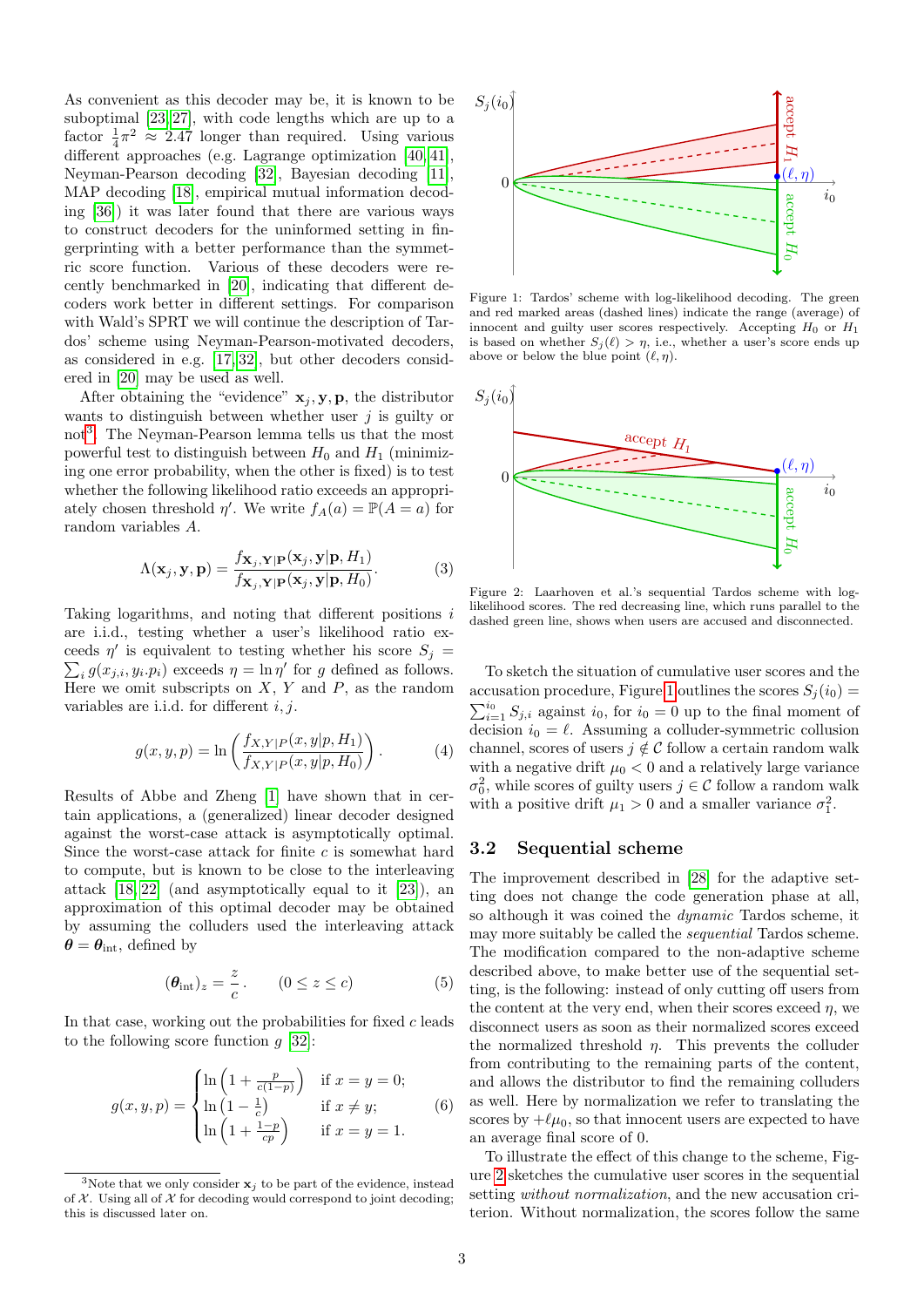general path as in Figure [1,](#page-2-1) and the red accusation threshold becomes a decreasing line, rather than a horizontal line as in [\[28,](#page-10-0) [30\]](#page-10-20). As discussed in [\[28\]](#page-10-0), with this modification one can provably find all colluders rather than only one with a similar provable code length as in the non-adaptive setting. The central result of [\[28\]](#page-10-0) can be stated as follows.

<span id="page-3-2"></span>**Theorem 1.** [\[28\]](#page-10-0) Suppose  $\ell$  and  $\eta$  are chosen in the nonadaptive Tardos scheme to guarantee that

- (i) with prob. at least  $1-\varepsilon_1$  no innocent users are accused;
- (ii) with prob. at least  $1 \varepsilon_2$  at least one colluder is accused.

Then, using almost the same scheme parameters as be- $fore<sup>4</sup>$  $fore<sup>4</sup>$  $fore<sup>4</sup>$ , with this sequential construction we can guarantee that

- (i) with pr. at least  $1-2\varepsilon_1$  no innocent users are accused;
- (ii) with prob. at least  $1 2\varepsilon_2$  all colluders are accused.

In practice, this means that to turn a non-adaptive scheme into a sequential scheme that provably finds all colluders, we just have to replace  $\varepsilon_1$  and  $\varepsilon_2$  by  $\frac{1}{2}\varepsilon_1$  and  $\frac{1}{2}\varepsilon_2$  in the formulas for  $\ell$  and  $\eta$  of the non-adaptive setting. Since  $\ell$  only depends logarithmically on  $\varepsilon_1$  and  $\varepsilon_2$ , for large  $n$  and  $c$  the resulting increase in the code length is negligible.

### 3.3 Sequential variants

While the above sequential scheme deals well with the setting where  $c$  is known and users can be accused after every position  $i$ , the paper [\[28\]](#page-10-0) also discussed slight variations of this setting, which may well appear in practice. In particular, the two problems of not being able to cut off users after every segment  $i$ , and not knowing  $c$ , were addressed in [\[28,](#page-10-0) Sections IV and V].

#### 3.3.1 Weakly sequential decoding

To make tracing harder, pirates may delay the pirate output, so that a user whose score exceeds  $\eta$  at time  $i_0$  can only be disconnected at time, say,  $i_0 + B$ . As we are now quite certain that he is guilty, and since he contributed to segments  $i_0 + 1, \ldots, i_0 + B$ , we could consider these segments *tainted* and disregard them completely for tracing the remaining colluders. This solution was proposed in [\[28,](#page-10-0) Section IV.A] and it was shown to lead to a moderate increase in the code length of  $(c-1)B$ . A different analysis in [\[28,](#page-10-0) Section IV.B] showed that one can also perform a new study of the possible overshoot over the boundary  $n$ , due to the increase  $B$ , leading to a higher increase in the code length. Therefore the solution from [\[28,](#page-10-0) Sect. IV.A] should be preferred.

#### 3.3.2 Universal sequential decoding

As for the setting where  $c$  is unknown and only a crude estimate  $c_0$  is known (or no bound is known at all), [\[28,](#page-10-0) Section V] proposed a method where each user is assigned several scores  $S_j^{(1)}, \ldots, S_j^{(c_0)}$  based on how large the coalition is estimated to be, and disconnecting a user as soon as one of his scores crosses one of the corresponding boundaries  $\eta^{(1)}, \ldots, \eta^{(c_0)}$ . It was noted in [\[28\]](#page-10-0) that the scores are very similar and the boundaries seem to correspond to a continuous function  $\eta(i_0) \propto \sqrt{i_0}$ . One of the open problems posed in [\[28,](#page-10-0) Section VII.B] was therefore whether schemes with single scores and curved boundaries are provably secure.

#### 3.3.3 Joint decoding

Finally, another topic often considered in the fingerprinting literature is joint decoding [\[2,](#page-9-7) [4,](#page-9-11) [9,](#page-9-4) [23,](#page-10-13) [33,](#page-10-9) [35,](#page-10-10) [36,](#page-10-14) [42,](#page-10-27) [51\]](#page-11-6): using the entire code  $\mathcal{X}$ , rather than only the user's code word  $x_i$ , to decide whether user j should be accused. Assigning scores to tuples of users was considered before in e.g. [\[42\]](#page-10-27), but no explicit decision criterion with provable results was provided, and it was left as an open problem.

### <span id="page-3-0"></span>4 Wald's scheme

### 4.1 Sequential scheme

To understand the motivation behind the sequential Tardos scheme, and to see how the design can possibly be improved, we now turn our attention to what has long been known in statistics literature to be a solution for hypothesis testing in sequential settings: Wald's sequential probability ratio test (SPRT). This scheme originated in the 1940s [\[57,](#page-11-7) [58\]](#page-11-4), and countless follow-up works have appeared since, which have been summarized in many books on this topic [\[3,](#page-9-12) [10,](#page-9-13) [21,](#page-10-28) [25,](#page-10-29) [37,](#page-10-30) [46,](#page-10-31) [58,](#page-11-4) [60\]](#page-11-8).

Let us recall the formulation of the fingerprinting problem in terms of hypothesis testing, where we want to distinguish between the following two hypotheses:

- $H_0$ : user j is innocent  $(j \notin \mathcal{C})$ .
- $H_1$ : user j is guilty  $(j \in \mathcal{C})$ .

Now, to decide between these two hypotheses in sequential settings, Wald proposed the following procedure. Let  $\eta_1$ and  $\eta_0$  be two constants, with  $\eta_1 > 0 > \eta_0$ , and again let us use the optimal log-likelihood score function  $g$  from  $(6)$ . Now we decide in favor of  $H_1$  as soon as a user's cumulative score exceeds  $\eta_1$ , and we decide to accept  $H_0$  as soon as the user's score drops below  $\eta_0$ . As long as a user score stays in the interval  $[\eta_0, \eta_1]$ , we continue testing. This accusation procedure is sketched in Figure [3.](#page-4-0)

Choosing the thresholds. To understand how the parameters  $\eta_0$  and  $\eta_1$  should be chosen, a connection is often made with the continuous-time analog of random walks, Brownian motions. Assuming that user scores are continuous, so that when a score crosses one of the boundaries it really hits the boundary (rather than jumping over it, in the discrete model), then to guarantee that an innocent

<span id="page-3-1"></span><sup>4</sup>This disregards a small technical detail regarding the overshoot over the boundary  $\eta$ ; see the discussion of Z and  $\tilde{Z}$  in [\[28,](#page-10-0) Section III.C]. To be sure that the scheme still works we can disregard scores right after a user is removed from the system [\[30,](#page-10-20) Section II] with a negligible increase in  $\ell$ . We omit details here, and only present the simplified result.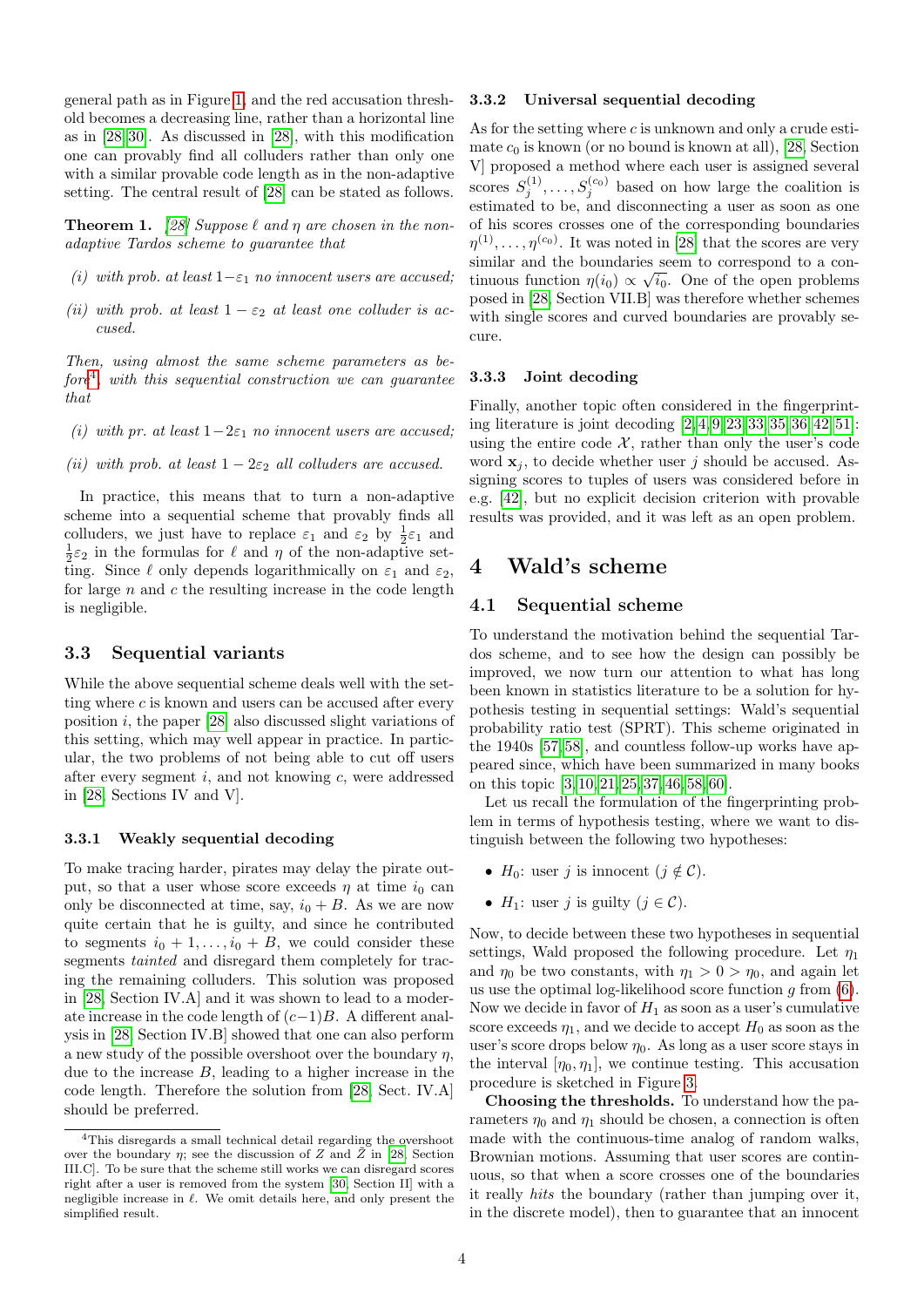<span id="page-4-0"></span>

Figure 3: Wald's SPRT construction. As soon as a user's score leaves the interval  $[\eta_0, \eta_1]$ , he is marked innocent (below  $\eta_0$ ) or guilty (above  $\eta_1$ ).

user is acquitted with probability at least  $1 - \varepsilon_1'$  and a guilty user is accused with probability at least  $1 - \varepsilon_2'$ , the following choice is optimal:

$$
\eta_0 = \ln\left(\frac{\varepsilon_2'}{1 - \varepsilon_1'}\right), \qquad \eta_1 = \ln\left(\frac{1 - \varepsilon_2'}{\varepsilon_1'}\right). \tag{7}
$$

To guarantee that all innocent users are acquitted and all guilty users are found, we need to let  $\varepsilon_1' = O(\frac{1}{n})$  and  $\varepsilon_2' =$  $O(\frac{1}{c})$ , which for large c, n means  $\eta_0 \sim -\ln c$  and  $\eta_1 \sim \ln n$ . For instance, writing  $\varepsilon_1' = \varepsilon_1/n$  and  $\varepsilon_2' = \varepsilon_2/c$ , so that the probability of not accusing innocents (accusing all guilties) is at least  $1 - \varepsilon_1$  ( $1 - \varepsilon_2$ ), this corresponds to taking

$$
\eta_0 = \ln\left(\frac{\varepsilon_2/c}{1 - \varepsilon_1/n}\right), \qquad \eta_1 = \ln\left(\frac{1 - \varepsilon_2/c}{\varepsilon_1/n}\right). \tag{8}
$$

There are two important issues that we need to address, the first of which is that we are not dealing with continuous user scores but discrete scores. One of the effects of having discrete jumps in the scores is that there may be a slight overshoot over one of the boundaries when a user is accused or acquitted; a score may cross one of the lines at a non-integral point so to say, and at the next measurement the score may significantly exceed  $\eta_1$  or drop below  $\eta_0$ . As a result the error probabilities for the above choice of thresholds are not exact. A useful property of the above choice of parameters is that if by  $\tilde{\varepsilon}_1'$  and  $\tilde{\varepsilon}_2'$  we denote the real probabilities of accusing innocent and guilty users, when using these thresholds  $\eta_0$  and  $\eta_1$ , we have [\[57,](#page-11-7) Equation (3.30)]

$$
\tilde{\varepsilon}_1' + \tilde{\varepsilon}_2' \le \varepsilon_1' + \varepsilon_2'.\tag{9}
$$

In other words, the total error probability does not increase, and at most one of  $\varepsilon'_1$  and  $\varepsilon'_2$  might increase. Alternatively, exact bounds on the error probabilities can be obtained, showing that the following slightly conservative choice of parameters guarantees that the error bounds are satisfied:

$$
\eta_0 = -\ln(1/\varepsilon_2'), \qquad \eta_1 = \ln(1/\varepsilon_1'). \tag{10}
$$

The second issue that we should address is that having a threshold  $\eta_0$  only makes sense if all colluders have an increasing score. If the colluders know about the tracing algorithm, and use an asymmetric pirate strategy, e.g. by letting one colluder be inactive at the start and letting

<span id="page-4-3"></span>

Figure 4: Wald's SPRT with no early innocent decisions. Setting  $\eta_1 = \ln(1/\varepsilon_1')$  guarantees that innocent users are never accused with probability at least  $1 - \varepsilon_1'$ , while this design guarantees that  $\varepsilon_2 = 0$ .

<span id="page-4-1"></span>him join in later, this colluder will incorrectly be acquitted early on. In this setting one could say that innocence is virtually impossibly to prove, while it is possible to prove that someone is guilty. To deal with this problem, a simple solution is not to use a lower threshold  $\eta_0$  at all. This is equivalent to setting  $\varepsilon_2' = 0$ , as that way we will never acquit a colluder. In that case, the conservative choice of thresholds from [\(7\)](#page-4-1) can be stated as

$$
\eta_0 = -\infty, \qquad \eta_1 = \ln\left(1/\varepsilon_1'\right). \tag{11}
$$

Note that in this case, the aggressive and conservative ex-pressions from [\(7\)](#page-4-1) and [\(10\)](#page-4-2) match, i.e.,  $\varepsilon_1'$  is a tight bound on the probability of incorrectly accusing a single innocent user. This more realistic implementation of the sequential probability ratio test in the uninformed fingerprinting game is again sketched in Figure [4.](#page-4-3)

Optimality of the SPRT. Although reaching a decision with this procedure may theoretically take a very long time, Wald proved that his test procedure always termi-nates [\[58,](#page-11-4) Appendix A], regardless of  $\varepsilon_1$  and  $\varepsilon_2$ . Furthermore, if by  $\mu_0$  ( $\mu_1$ ) and  $\sigma_0^2$  ( $\sigma_1^2$ ) we denote the expected score in one segment for innocent (guilty) users, then we know that with high probability, the procedure will terminate not long after  $i_0 \cdot \mu_0 + O(\sigma_0)$   $(i_0 \cdot \mu_1 + O(\sigma_1))$  crosses the boundary  $\eta_0$  ( $\eta_1$ ).

More formally, Wald analyzed the expected time by which his procedure terminates, under either  $H_0$  or  $H_1$ , and together with Wolfowitz he proved [\[59\]](#page-11-9) that his SPRT is optimal in that it minimizes the expected time before a decision is reached, both under  $H_0$  and under  $H_1$ . Ignoring overshoots over the boundary (i.e., assuming we are dealing with continuous random walks), he further derived explicit expressions for both these expected termination times, which are stated below. In the following theorem, we write  $d_{\text{KL}}(a||b) = a \ln(\frac{a}{b}) + (1 - a) \ln(\frac{1 - a}{1 - b})$ for the Kullback-Leibler divergence or relative entropy (in nats) between a and b.

<span id="page-4-4"></span><span id="page-4-2"></span>**Theorem 2.** [\[58,](#page-11-4) [59\]](#page-11-9) Suppose we have a sequential test procedure, for which

- an innocent user is accused w.p. at most  $\varepsilon_1'$ ;
- a guilty user is acquitted w.p. at most  $\varepsilon_2'$ ,
- the probability of termination is 1.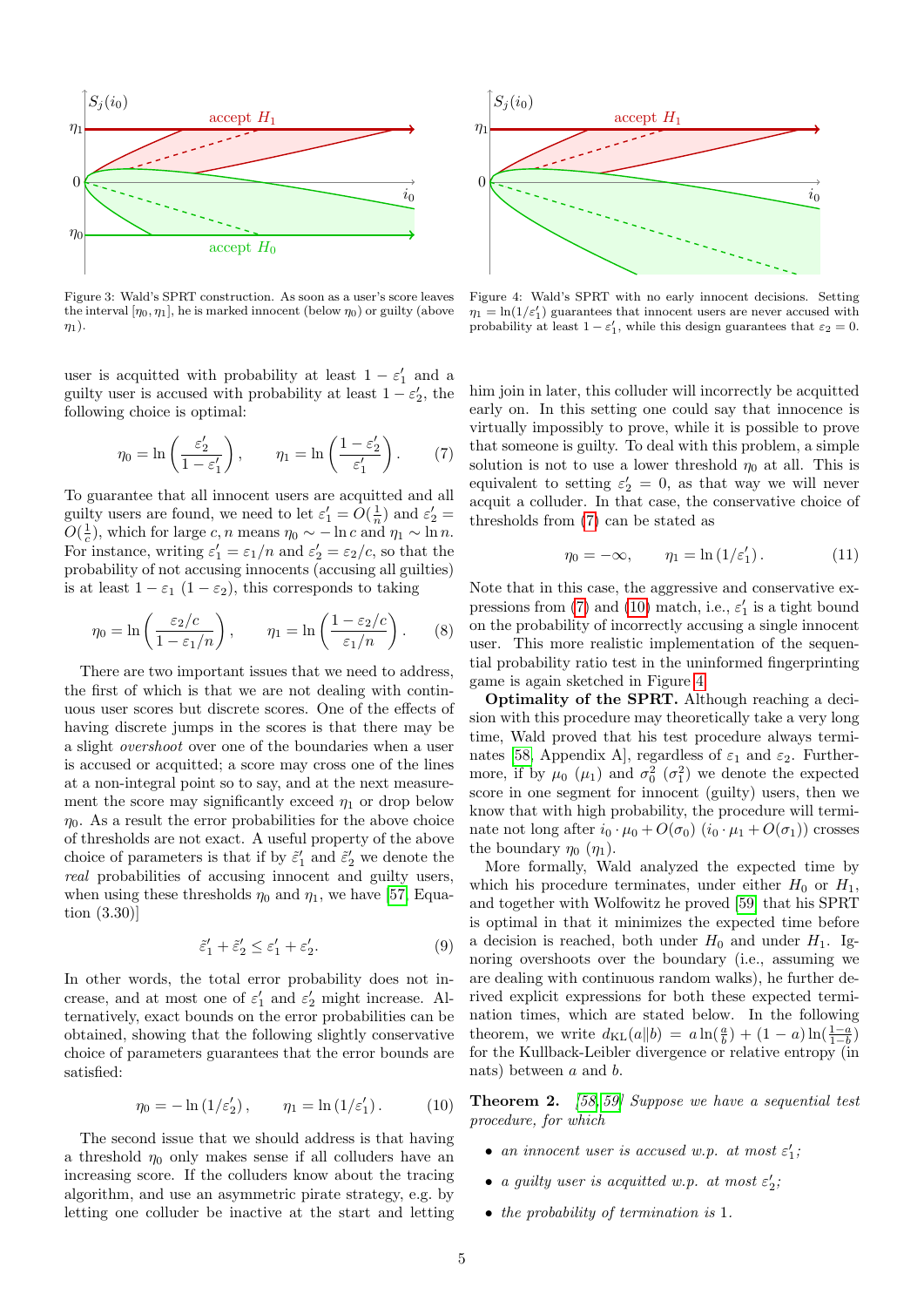Let  $T$  denote the time at which a decision is reached. Then:

$$
\mathbb{E}(T|H_0) \ge \frac{1}{-\mu_0} d_{\text{KL}}(\varepsilon_1' \| 1 - \varepsilon_2') \approx \frac{\ln(1/\varepsilon_2')}{-\mu_0},\qquad(12)
$$

$$
\mathbb{E}(T|H_1) \ge \frac{1}{\mu_1} d_{\text{KL}}(\varepsilon_2' \| 1 - \varepsilon_1') \approx \frac{\ln(1/\varepsilon_1')}{\mu_1}.
$$
 (13)

Furthermore, the sequential probability ratio test is a sequential test simultaneously minimizing both  $\mathbb{E}(T_0)$  and  $\mathbb{E}(T_1)$ , and assuming that there is no overshoot over the boundaries, both inequalities above are equalities for the SPRT.

For large  $n$ , the per-user false positive error probability scales as  $\varepsilon'_1 = \Theta(1/n)$  while  $\varepsilon'_2 = \Theta(1)$  based on the argument that if the average pirate score exceeds  $\eta_1$ , all pirate scores exceed  $\eta_1$  [\[28\]](#page-10-0). We further have that

$$
\mu_1 = \mathbb{E}(S_{j,i}|H_1) \tag{14}
$$

$$
= \mathbb{E}_P \sum_{x,y} f_{X,Y|P}(x,y|p,H_1) \ln \frac{f_{X,Y|P}(x,y|p,H_1)}{f_{X,Y|P}(x,y|p,H_0)} \tag{15}
$$

$$
= (\ln 2) \mathbb{E}_P I(X_1; Y|P), \tag{16}
$$

where  $I(X_1, Y | P = p)$  is the mutual information between a pirate symbol and the pirate output, as described in e.g. [\[23,](#page-10-13) [32\]](#page-10-17). This leads to the following corollary.

Theorem 3. For sequential tests satisfying the conditions stated in Theorem [2,](#page-4-4) we have:

$$
\mathbb{E}(T|H_1) \gtrsim \frac{\log_2 n}{\mathbb{E}_P I(X_1;Y|P)}\,. \tag{17}
$$

This result implies that in general, sequentiality does not lead to a decrease in the asymptotic code length; with non-adaptive schemes it is also possible to achieve this asymptotic code length [\[32\]](#page-10-17). The two gains of sequential testing are that (i) in fact all colluders, rather than at least one of them, can provably be caught with this asymptotic code length; and (ii) in practice, for finite  $c$  and  $n$ , the time needed to find and trace all colluders will generally be shorter than in the non-adaptive setting. Although the asymptotic code length are the same, the convergence to this limit is significantly faster for sequential schemes than for non-adaptive schemes.

While most of the analyses and results above are based on running this scheme with parallel infinite boundaries, it is not impossible to force an early decision. As already described by Wald [\[58,](#page-11-4) Section 3.8], one might ultimately prefer to *truncate* the test procedure at some fixed time  $\ell$ , at which we make a decision similar to the sequential Tardos scheme, and similar to the non-adaptive setting. This may be done with and without a lower boundary; a sketch for the case with a lower boundary is given in Figure [5.](#page-5-0) Analyzing these variants rigorously seems difficult, even with Brownian approximations, but an interested reader may refer to e.g. one of the books on sequential testing listed at the beginning of this section. With truncation, one should ask the question whether forcing a decision by some fixed time  $\ell$  is really important. After all, if the main goal is to minimize the *worst-case* code length  $\ell$  needed to make a decision, then it is commonly best to wait until

<span id="page-5-0"></span>

Figure 5: Wald's SPRT with truncated thresholds, guaranteeing a decision after at most  $\ell$  segments. For small  $\ell$ , both  $\varepsilon_1$  and  $\varepsilon_2$  will increase.

the very end and to take all evidence into account before making any decisions at all; which exactly corresponds to the non-adaptive setting.

#### 4.2 Sequential variants

The SPRT has received extensive attention in the literature, with thorough analyses of the effects of the overshoot over the boundaries, slight modifications of the scheme (such as the truncated SPRT mentioned above), and the effects of using different boundaries than the horizontal lines in the figures above. We highlight two variants which we also considered for the sequential Tardos scheme, and we consider how joint decoding may be done with the SPRT. For further details we refer the interested reader to e.g. [\[3,](#page-9-12) [10,](#page-9-13) [21,](#page-10-28) [25,](#page-10-29) [37,](#page-10-30) [46,](#page-10-31) [58,](#page-11-4) [60\]](#page-11-8).

#### 4.2.1 Weakly sequential decoding

In the setting of weakly adaptive decoding, where pirates delay their rebroadcast of the content (or where content is sent out in blocks of size  $B$ ), the results based on continuous approximations using Brownian motions become less and less accurate. For higher values of B, the overshoot over the boundary becomes more and more significant, which was also discussed in [\[28,](#page-10-0) Section IV.B]; there the possible overshoot was parametrized by  $Z_B - Z$ , and it was noted that exactly this overshoot causes problems.

To deal with this problem effectively, we can again use the method described in [\[28,](#page-10-0) Section IV.A]: ignore the tainted segments  $i$  to which a user who is now deemed guilty may have contributed. Then the increase in the code length may again only be  $(c-1)B$ , which in the uninformed fingerprinting game is negligible with respect to  $\ell \propto c^2 \log n$ .

#### 4.2.2 Universal decoding

Recall that in the universal decoding setting, we assume that c is unknown, and only a crude bound  $c_0 \gg c$  may be known. To deal with this, Laarhoven et al. [\[28\]](#page-10-0) proposed to keep multiple scores per user, and multiple accusation boundaries. It was conjectured that using a single score for each user, and using a curved boundary function of the form  $\eta_1(i_0) \propto \sqrt{i_0}$  may be possible.

In terms of hypothesis testing, testing whether  $j \in \mathcal{C}$  or  $j \notin \mathcal{C}$  for unknown coalition sizes c could be considered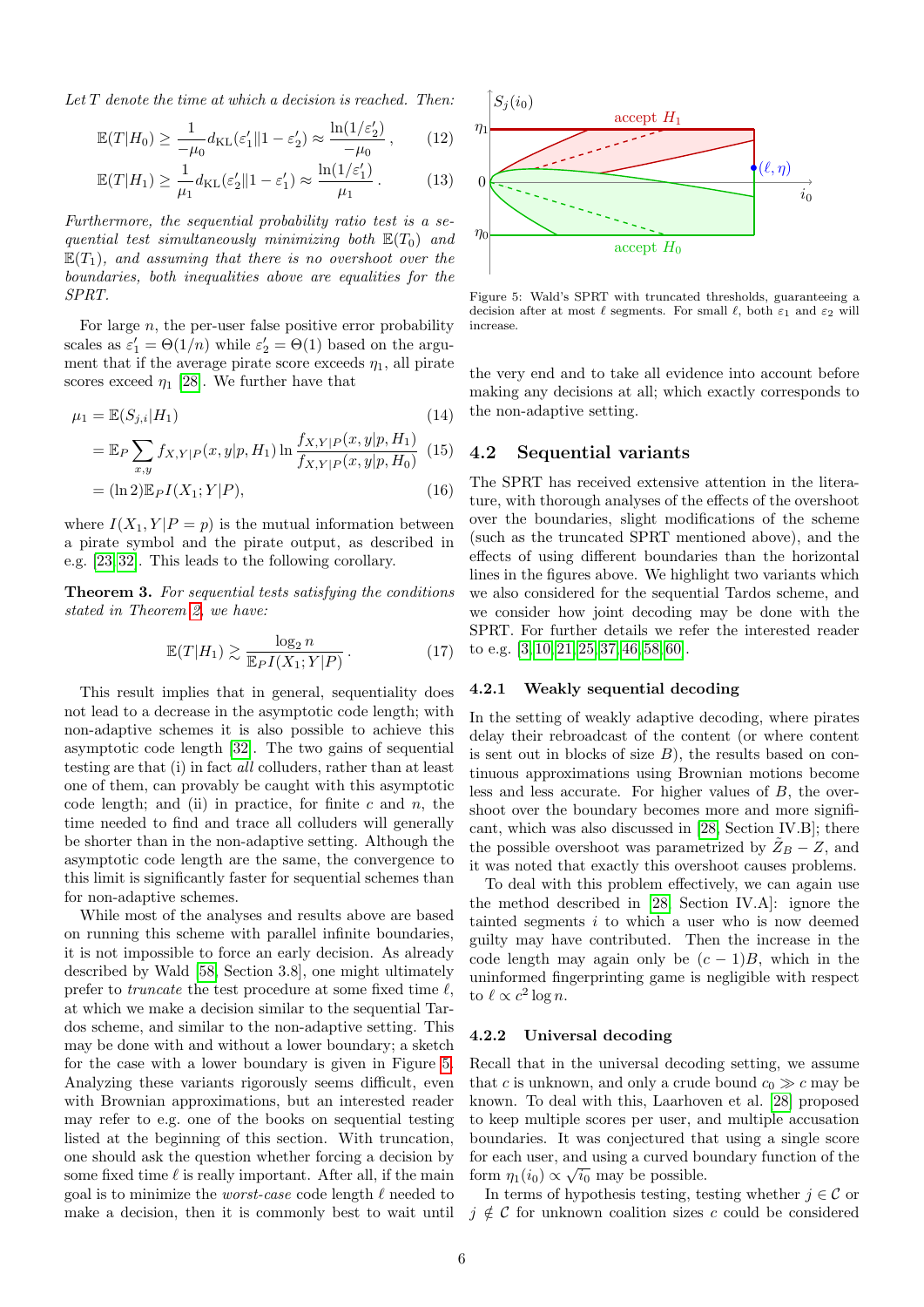a test of a simple null hypothesis  $H_0$ :  $\mu = \mu_0$  against a one-sided alternative  $H_1$ :  $\mu > \mu_0$ . In the informed setting, where the collusion channel is known, we might know exactly what  $\mu_0$  is, and so such a one-sided test may form a solution. In that case, curved stopping boundaries (in particular, having a boundary of the shape  $\eta_1(i_0) \propto$  $\sqrt{i_0}$ ) has been suggested before; see e.g. [\[46,](#page-10-31) Chapter IV]. When using the symmetric Tardos score function rather than the optimized log-likelihood ratios or MAP decoders, this approach may work well, although the issue remains that it seems that no single encoder and decoder can be used for arbitrary c and  $\theta$ : in all known cases, either the decoder depends on  $c$  or  $c_0$ , or the encoder uses a cutoff which depends on  $c$ .

To work with different score functions than Tardos' score function [\[54\]](#page-11-0) and Skorić et al.'s symmetric score func-tion [\[49\]](#page-10-23), where  $\mu_0$  may be considered fixed, we need to circumvent the issue that  $\mu_0$  may depend on c and the pirate strategy  $\theta$  as well. In the universal uninformed decoding setting we therefore do not even know what  $\mu_0$  is. Two hypotheses that may be more realistic to consider are  $H_0: \mu \leq 0$  against  $H_1: \mu > 0$ : an innocent user will have a negative average score, while a guilty user will have a positive average score. However, depending on the collusion strategy, the values of  $\mu_0$  and  $\mu_1$  may both be small or large. This does not really help the colluders, as decreasing  $|\mu_0|$  and  $|\mu_1|$  also leads to a decrease in the variance of the scores, but it makes using a single linear decoder even more problematic.

To deal with these problems, the best solution for the universal setting may be to use a generalized linear decoder [\[1,](#page-9-8) [11,](#page-9-5) [35\]](#page-10-10), and to normalize the scores during the decoding phase, as described in [\[30\]](#page-10-20). A generalized linear decoder is better suited for the setting of unknown c, and by normalizing user scores (which can be done based on  $\mathcal{X}, \mathbf{p}, \mathbf{y}$  we know what  $\mu_0$  is. Then we can again use a hypothesis test of the form  $H_0$ :  $\mu = \mu_0$  against  $H_1$ :  $\mu > \mu_0$ as described above, where a curved boundary may be optimal.

#### 4.2.3 Joint decoding

Recall that in joint decoding the entire code  $\mathcal X$  is taken into account to decide whether users should be accused. In [\[42\]](#page-10-27) it was considered to assign scores to tuples  $\mathcal{T}$  of  $t \leq c$ users, after which one would like to distinguish between the following  $t + 1$  hypotheses:

- $H_0$ : tuple  $\mathcal T$  contains no guilty users:  $|\mathcal T \cap \mathcal C|=0$ ;
- $H_1$ : tuple  $\mathcal T$  contains one guilty user:  $|\mathcal T \cap \mathcal C|=1$ ;
- $\bullet$  ...
- $H_t$ : tuple  $\mathcal T$  contains t guilty users:  $|\mathcal T \cap \mathcal C|=t$ .

Although not quite as well studied as the case of two hypotheses, this topic has also received attention in SPRT literature, with the earliest work dating back to Sobel and Wald from 1949 [\[52\]](#page-11-10). They considered the problem of deciding between three simple hypotheses  $(t = 2)$ , and provided a solution as sketched in Figure [6.](#page-6-1) Using joint Neyman-Pearson decoder to assign scores to pairs of users,

<span id="page-6-1"></span>

Figure 6: Sobel and Wald's decision procedure to decide between three hypotheses  $H_0, H_1, H_2$ . Letting  $H_i$  denote the event that a pair of users contains  $i$  colluders, this leads to a joint decoding method.

they considered the use of several stopping boundaries, each corresponding to a decision of accepting one of the hypotheses. The distribution of scores then depends on whether the tuple contains  $0, 1$  or 2 colluders, as illustrated by the green, yellow, and red highlighted curves in Figure [6.](#page-6-1) This procedure can be generalized to multiple hypotheses as well, to deal with joint decoding with  $c > 2$ . For details on how to choose these stopping boundaries, see e.g. [\[52\]](#page-11-10).

## <span id="page-6-0"></span>5 Wald vs. Tardos: Applications

In the previous two sections we saw how to construct sequential schemes based on the (dynamic) Tardos scheme, and based on Wald's SPRT. Here we briefly consider possible applications of both schemes, and how the two schemes compare. We consider three scenarios as follows:

- 1. Defending against the interleaving attack.
- 2. Defending against arbitrary pirate attacks.
- 3. The classical group testing model.

These settings are studied in the following subsections.

### <span id="page-6-2"></span>5.1 Defending against the interleaving attack

When defending against the interleaving attack, which may be the most practical pirate strategy due to its simplicity and its strength, the Neyman-Pearson decoder of [\(6\)](#page-2-3) designed against the interleaving attack [\[32\]](#page-10-17) may be a good choice, even when the tracer's estimate  $c_0$  is not exact [\[20\]](#page-10-7). With this score function, in each segment the average pirate score increases by  $\mu_1 \sim \frac{1}{2c^2}$ , while for innocent users we have  $\mu_0 \sim \frac{-1}{2c^2}$  which is proved in the appendix.

In Wald's scheme, recall that we may set  $\eta_1 = \ln(1/\varepsilon_1')$ conservatively where  $\varepsilon_1'$  is the per-user false positive probability. Without using a lower threshold, setting  $\varepsilon_1' = \varepsilon_1/n$ , i.e.,  $\eta_1 = \ln(n/\epsilon_1)$  (and  $\eta_0 = -\infty$ ) guarantees that with probability at least  $1 - \varepsilon_1$ , no innocent users are ever accused, and with probability 1 all colluders are eventually found. We illustrate the scheme with a toy example in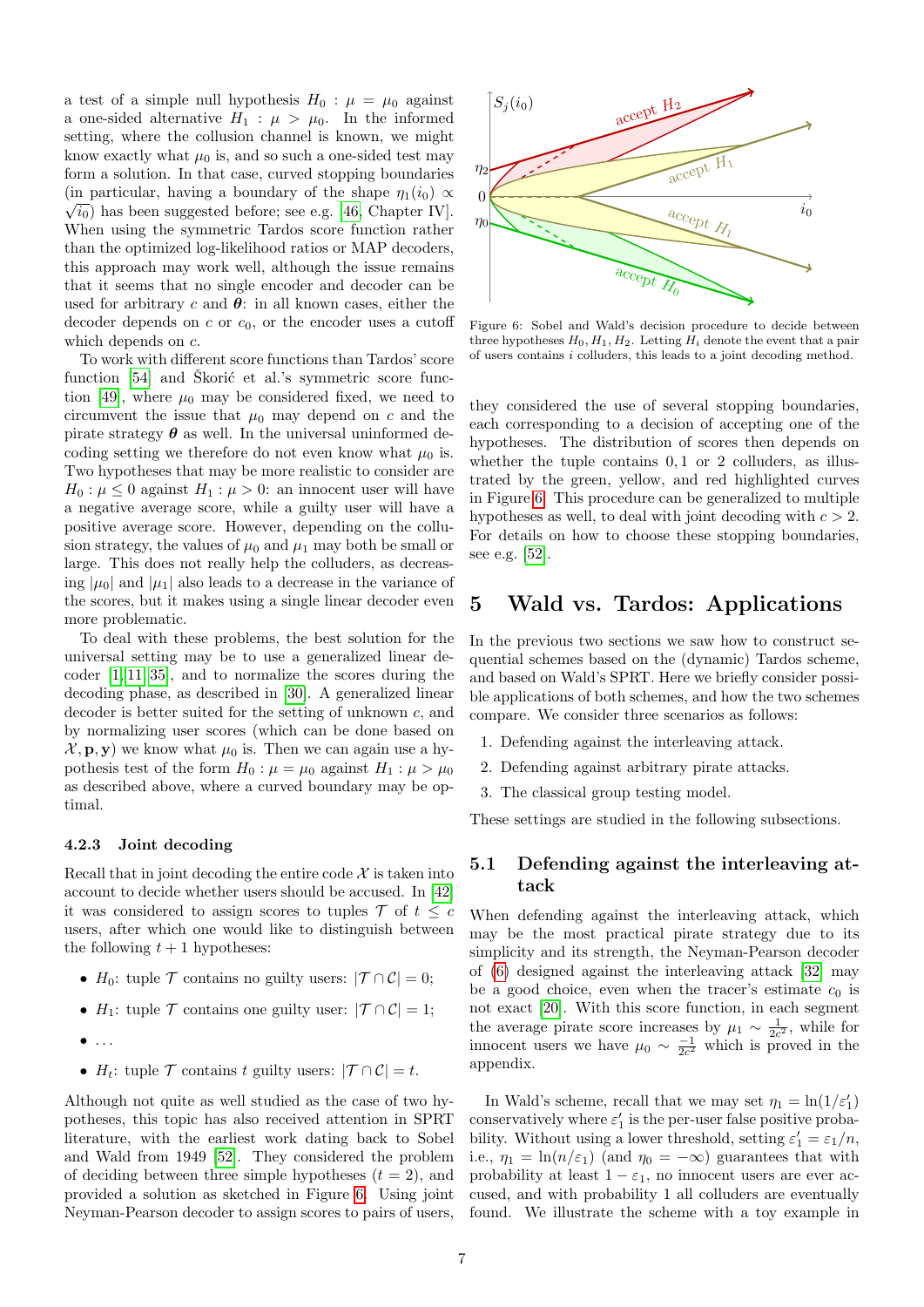<span id="page-7-1"></span><span id="page-7-0"></span>

(b) Example of Tardos' scheme: Interleaving attack

Figure 7: A simulation of the interleaving attack in fingerprinting with Wald's SPRT (above) and the sequential Tardos scheme with log-scores (below). Even though it might be caused by not so tight parameter choices in the sequential Tardos scheme, with Wald's scheme we can more easily select tight parameters and trace colluders faster.

Figure [7a,](#page-7-0) where we set the parameters as  $n = 1000$ ,  $c_0 = c = 10$ , and  $\varepsilon_1 = 10^{-3}$ , so that  $\eta_1 \approx 13.82$ . On average, it takes about 3000 segments to trace the colluders.

For large  $n$  and  $c$ , this corresponds to an asymptotic upper threshold of  $\eta_1 \sim \ln n$  and an expected time of  $\ell \sim 2c^2 \ln n$  until all pirates have been found. This thus corresponds to drawing a horizontal accusation threshold starting at  $(0, \ln n)$ , and the pirates are expected to be found around the point  $(2c^2 \ln n, \ln n)$ .

In the sequential Tardos scheme with log-likelihood scores, setting the parameters is more difficult. Various provable bounds on the error probabilities for given parameters are not tight, leading to pessimistic estimates and higher thresholds and code lengths than required. One could also estimate the actual required code length for a given set of parameters directly, leading to better scheme parameters, but this would have to be done for each instance separately; if any of the parameters  $c, n, \varepsilon_1, \varepsilon_2$  then changes, one would have to redo the simulations or computations to find good practical parameters for the new setting.

To illustrate how far the provable parameters are off from reality, we again used the toy example of Figure [7a](#page-7-0) and used the provable bounds from [\[32,](#page-10-17) Theorem 3] and Theorem [1,](#page-3-2) to obtain the following parameters:

$$
\mu_0 \approx 0.00382, \qquad \mu_1 \approx -0.00343,
$$
\n(18)

$$
\ell \approx 17953
$$
,  $\eta_1^{(\ell)} \approx 6.9078$ ,  $\eta_1^{(0)} \approx 68.41$ . (19)

Note that  $\eta_1^{(0)}$ , the value of the boundary at  $i_0 = 0$ , is significantly higher than when using Wald's SPRT. An illustration of how this scheme would then work in practice is given in Figure [7b.](#page-7-1) In most cases the scheme finds all pirates after roughly 9000 segments, which although much less than the provable code length of  $\ell \approx 18000$  is much higher than the practical code length of the SPRT of  $\ell \approx 3000$  segments.

For large  $n$  and  $c$  we can again compute what the parameters converge to. First, for this setting we also obtain an asymptotic code length of  $\ell \sim 2c^2 \ln n$ , and this again corresponds to the asymptotic point  $(2c^2 \ln n, \ln n)$ ; see e.g. [\[32,](#page-10-17) Theorem 3, Corollary 3]. However, in the sequential Tardos scheme this accusation threshold is a de-creasing line (cf. Figure [2\)](#page-2-2) with a slope equal to  $\mu_0 \sim \frac{-1}{2c^2}$ . This means that at time  $i_0 = 0$ , the accusation line asymptotically starts at  $\ln n - (2c^2 \ln n) \cdot \frac{1}{2c^2} = 2 \ln n$ ; the red line starts twice as high as in Wald's SPRT, at the point  $(0, 2 \ln n)$ . So although both schemes achieve the same asymptotic code length, even in the limit of large  $n$  and  $c$ these schemes are slightly different.

In this case there are several reasons to prefer Wald's SPRT approach: it is easier to choose good parameters, and asymptotically the accusation threshold lies lower than in the sequential Tardos scheme, allowing for a slightly faster tracing of the colluders.

### 5.2 Defending against arbitrary pirate attacks

For the general, uninformed fingerprinting game, where it is not known what collusion channel was used, the tracer has to use a decoder that works well against arbitrary collusion channels. Again, the paper of Furon and Desoubeaux [\[20\]](#page-10-7) compares various of these candidate decoders, each of which were derived through different optimization techniques.

The decoder described in the previous subsection, designed against the interleaving attack, is capacityachieving in the uninformed setting as well [\[32\]](#page-10-17), and so a similar construction as in the previous subsection may again be used, both in the sequential Tardos scheme and in Wald's sequential scheme. As described in [\[30\]](#page-10-20), with this score function it can only be guaranteed that  $(\mu_1 - \mu_0)/\sigma_0$ is sufficiently large regardless of the collusion channel, i.e., it is possible to distinguish between the innocent and guilty distributions. However, it could be that for different collusion channels, both  $\mu_0$  and  $\mu_1$  are smaller than when the interleaving attack is used. To cope with these difficulties, one could normalize the scores, i.e., based on  $y_i$  and  $p_i$ , compute  $\mu_0$  and  $\sigma_0$  for segment i, and translate and scale the scores so that  $\mu_0$  and  $\sigma_0$  are the same as for the interleaving attack.

Alternatively, one could use a wide range of different methods, such as using several score functions simultaneously; estimating the collusion channel and using this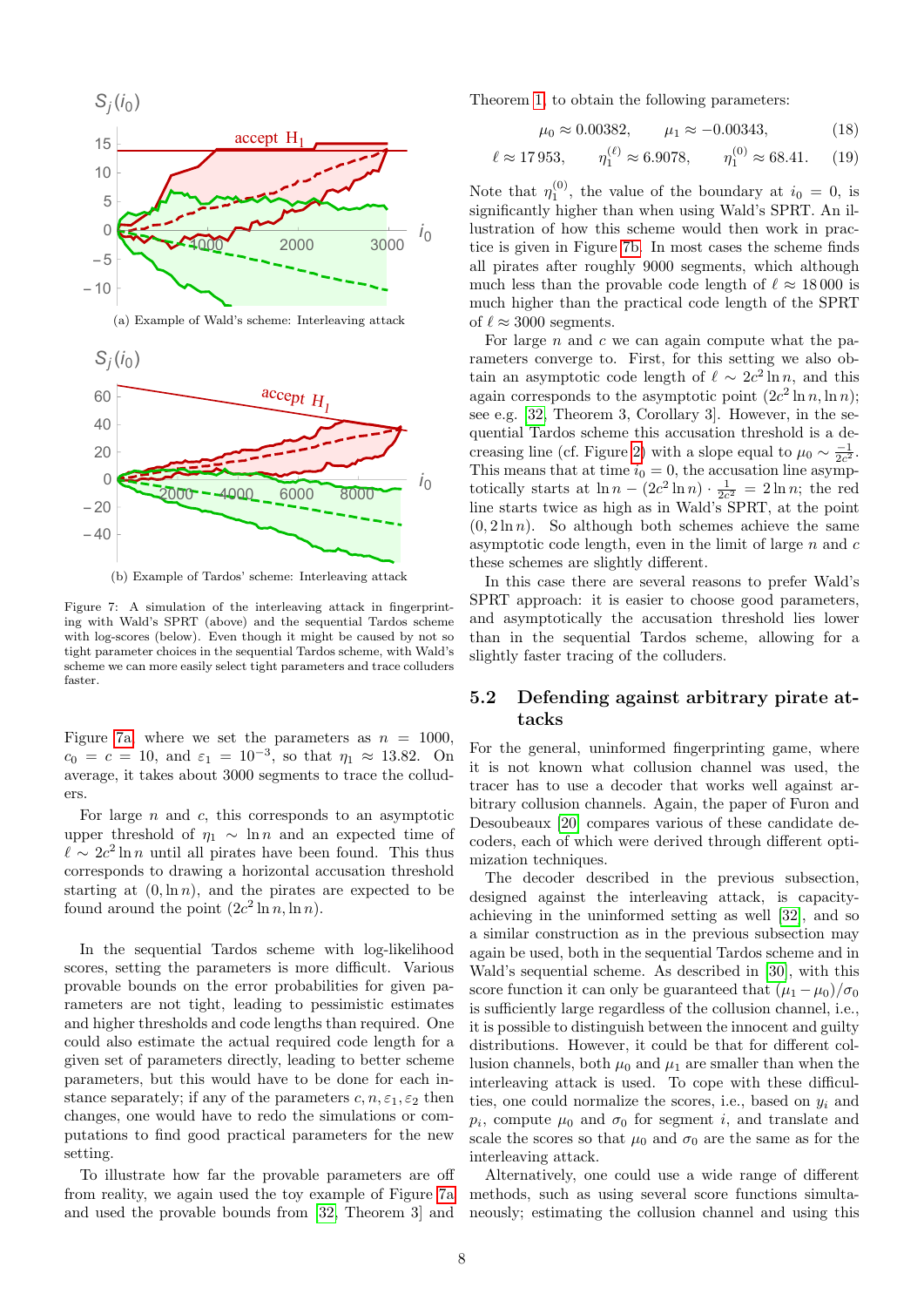estimate to choose the score function [\[9,](#page-9-4) [17\]](#page-10-25); using a generalized linear decoder [\[1,](#page-9-8) [11,](#page-9-5) [35\]](#page-10-10); or settle for slightly less and use the suboptimal but 'universal' symmetric score function of Skorić et al.  $[49]$  which works almost the same for any collusion strategy. For small collusion sizes this score function does not perform that poorly [\[20,](#page-10-7) Figure 3], and it might make designing the scheme somewhat easier.

#### 5.3 The classical group testing model

Let us further highlight how the sequential Tardos scheme and Wald's SPRT can behave very differently, by showing how both schemes apply to the classical group testing model. In group testing [\[12\]](#page-9-14) one is tasked to identify the defective members  $\mathcal C$  from a population  $\mathcal U$  by performing group tests: testing a query group  $\mathcal{Q} \subseteq \mathcal{U}$  returns a positive result if  $Q \cap C \neq \emptyset$  and a negative result otherwise. Applications include blood testing for viruses, where pooling blood samples of several persons and testing this batch leads to a positive test result iff the virus is present in the tested batch. In terms of fingerprinting, this problem corresponds to dealing with the all-1 attack [\[29,](#page-10-1) [32,](#page-10-17) [33\]](#page-10-9).

As described in [\[32\]](#page-10-17), the Neyman-Pearson approach to the all-1 attack in fingerprinting leads to the following optimized decoder g:

$$
g(x,y) = \begin{cases} \frac{1}{c} \ln(2) & \text{if } (x,y) = (0,0); \\ \ln(2 - 2^{-1/c}) & \text{if } (x,y) = (0,1); \\ -\infty & \text{if } (x,y) = (1,0); \\ \ln(2) & \text{if } (x,y) = (1,1). \end{cases}
$$
 (20)

Note that this function does not depend on  $p$  anymore; to deal with the all-1 attack, it is best to replace the random bias generation using the arcsine distribution with a fixed bias  $p \sim \frac{\ln 2}{c}$ . In the non-adaptive, simple decoding setting, this leads to a required code length of  $\ell \sim \frac{c \ln n}{(\ln 2)^2}$ , while in the joint decoding setting the required code length becomes  $\ell \sim c \log_2 n$ , a factor ln 2 less.

In Wald's scheme, choosing scheme parameters is done similarly as in Section [5.1.](#page-6-2) If we again consider the toy application of  $c = 10$ ,  $n = 1000$  and  $\varepsilon_1 = 10^{-3}$  (with  $\varepsilon_2 = 0$ , not using a lower boundary), then we may again set  $\eta_1 \approx 13.82$  and we are ready to use the scheme. Figure [8a](#page-8-1) shows an example simulation of this scheme with these parameters, using the all-1 score function from [\(20\)](#page-8-2). For simplicity, we used the asymptotic approximation  $p = \frac{\ln 2}{c}$ for generating the code.

In the sequential Tardos scheme, one would again first determine the point  $(\ell, \eta)$  at which time a decision is taken(cf. Figure [2\)](#page-2-2), and then draw the accusation threshold by drawing a line towards the  $y$ -axis, parallel to the line with the average innocent user scores. Note however that with this score function, the event  $(x, y) = (1, 0)$  is impossible for a guilty user (if a member  $j \in \mathcal{C}$  has  $(\mathbf{x}_i)_i = 1$ , then by definition  $y_i = 1$  as well), and so if this event occurs we know for sure that this user is innocent, and we assign the user a score of  $q(1, 0) = -\infty$ . Since the probability that this event occurs for innocent users is a positive constant, it immediately follows that  $\mu_0 = -\infty$ . As a consequence, the accusation threshold starting from  $(\ell, \eta)$ 

<span id="page-8-3"></span><span id="page-8-1"></span>

<span id="page-8-2"></span>Figure 8: A simulation of the classical group testing model. The sequential Tardos scheme offers no improvement over non-adaptive group testing, and again Wald's scheme finds the defectives faster.

with a slope of  $-\mu_0 = \infty$  becomes a vertical line upwards. This is illustrated in Figure [8b](#page-8-3) which shows an example application of the sequential Tardos scheme with the same parameters as in Wald's scheme. The provable bounds from [\[32,](#page-10-17) Theorem 3] and Theorem [1](#page-3-2) lead to  $\ell \approx 459$  and  $\eta_1^{(\ell)} \approx 6.91.$ 

### <span id="page-8-0"></span>6 Wald vs. Tardos: An overview

Let us conclude with a brief overview of the two solutions for the sequential fingerprinting game. For simplicity, we will compare the sequential Tardos scheme with Wald's scheme without a lower boundary, as that seems to be the most convenient solution in fingerprinting. Note that although the sequential Tardos scheme is different from Wald's basic description of the sequential probability ratio test procedure, it could be considered a variant of the latter; truncating the thresholds was already considered by Wald himself, and using different shapes for the stopping boundary has been discussed extensively in various literature on the SPRT.

To compare some of the characteristics, Table [1](#page-9-15) gives a quick summary of the various characteristics of both schemes. Here optimality refers to the optimality described in Theorem [2,](#page-4-4) and asymptotic optimality refers to the large n and large  $c \ll n$  regime. Note that by setting  $\varepsilon_2 = 0$  in Wald's scheme, we guarantee that eventually all colluders are always caught. This solution of an infinite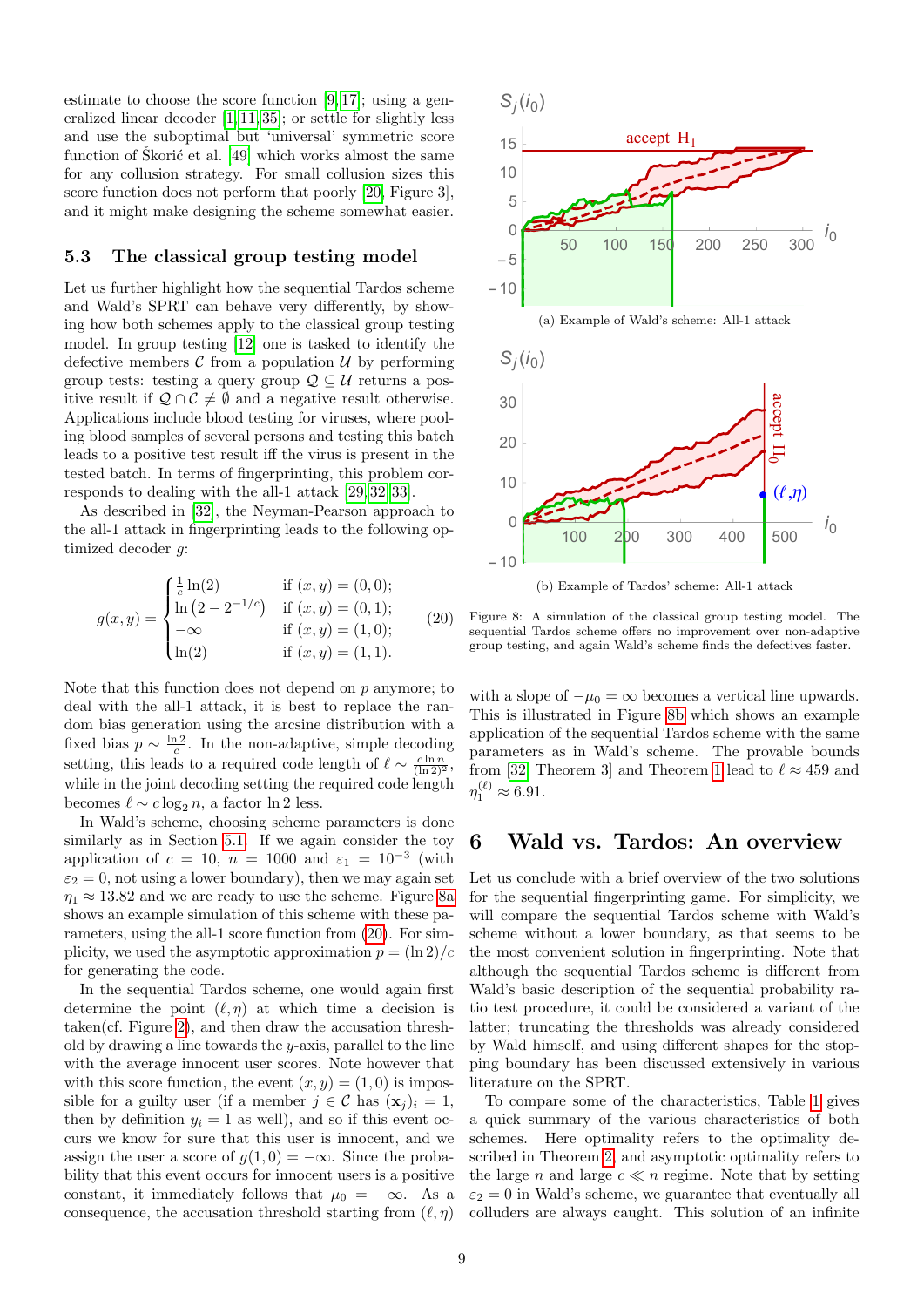<span id="page-9-15"></span>

| Characteristic                             | Wald     | Tardos                                |
|--------------------------------------------|----------|---------------------------------------|
| Optimal (cf. Theorem 2)                    |          | Х                                     |
| Asymptotically optimal                     |          |                                       |
| No false negatives ( $\varepsilon_2 = 0$ ) |          | x                                     |
| Guaranteed decision at time $\ell$         | х        |                                       |
| Parameters to choose                       | $\eta_1$ | $\ell, \eta_1^{(0)}, \eta_1^{(\ell)}$ |
| Simple relations for parameters            |          | х                                     |
| Better than non-ad. gr. testing            |          | x                                     |

Table 1: A quick summary of various characteristics of Wald's SPRT and the sequential Tardos scheme. For Wald's scheme we assume we are not using a lower boundary  $\eta_0$ , i.e., we set  $\varepsilon_2 = 0$  and  $\eta_0 = -\infty$ .

accusation boundary comes at the cost of not knowing in advance how many segments are at most needed to reach a decision, although in practice this does not seem to be an issue. As we saw in Section [5,](#page-6-0) often choosing parameters is easier for Wald's scheme than for the sequential Tardos scheme; both because fewer parameters have to be chosen, and because there is a simple approximate relation between this single parameter  $\eta_1$  and the error probability  $\varepsilon_1$ , which holds exactly if the scores behave like true Brownian motions. We further saw that for the sequential group testing setting, the sequential Tardos scheme offers no improvement over non-adaptive decoding (while Wald's scheme does).

Finally, as mentioned before, Wald's scheme has already been studied since the 1940s, with many books appearing on the topic ever since [\[3,](#page-9-12) [10,](#page-9-13) [21,](#page-10-28) [25,](#page-10-29) [37,](#page-10-30) [46,](#page-10-31) [58,](#page-11-4) [60\]](#page-11-8), while the sequential Tardos scheme [\[28\]](#page-10-0) was more of an ad-hoc construction to build a scheme that works well in adaptive settings as well. With Wald's scheme being easier to design, in many cases performing better than the sequential Tardos scheme (performing optimally well), and being backed by decades of research on the topic (allowing practitioners to tweak the scheme to their needs using known results from the literature), it seems that Wald's scheme is a more practical choice than the sequential Tardos scheme.

In this paper we further settled an important question on the optimality of these schemes (i.e., both schemes are asymptotically optimal in the sequential setting), but one important open question remains: is it possible to design truly adaptive fingerprinting schemes that perform even better than these sequential designs? Or are the sequential schemes discussed in this paper also optimal in the adaptive setting? This is left as an open problem for future work.

# Acknowledgments

The author thanks Boris Škorić for various useful comments on an initial version of this manuscript.

# References

- <span id="page-9-8"></span>[1] E. Abbe, L. Zheng. Linear universal decoding for compound channels. IEEE Transactions on Information Theory, 56(12):5999–6013, 2012.
- <span id="page-9-7"></span>[2] E. Amiri and G. Tardos. High rate fingerprinting codes and the fingerprinting capacity. In SODA, pp. 336–345, 2009.
- <span id="page-9-12"></span>[3] J. Bartroff, T. L. Lai, and M.-C. Shih. Sequential experimentation in clinical trials. Springer, 2013.
- <span id="page-9-11"></span>[4] W. Berchtold and M. Schäfer. Performance and code length optimization of joint decoding Tardos fingerprinting. In MM&Sec, pp. 27–32, 2012.
- <span id="page-9-9"></span>[5] O. Berkman, M. Parnas, and J. Sgall. Efficient dynamic traitor tracing. SIAM Journal on Computing, 30(6):1802–1828, 2001.
- <span id="page-9-3"></span>[6] O. Blayer and T. Tassa. Improved versions of Tardos' fingerprinting scheme. Designs, Codes and Cryptography, 48(1):79–103, 2008.
- [7] D. Boneh and J. Shaw. Collusion-secure fingerprinting for digital data. IEEE Transactions on Information Theory, 44(5):1897–1905, 1998.
- <span id="page-9-0"></span>[8] M. Bun, J. Ullman, and S. Vadhan. Fingerprinting codes and the price of approximate differential privacy. In STOC, pp. 1–10, 2014.
- <span id="page-9-4"></span>[9] A. Charpentier, F. Xie, C. Fontaine, and T. Furon. Expectation maximization decoding of Tardos probabilistic fingerprinting code. In SPIE Proceedings, 7254:1–15, 2009.
- <span id="page-9-13"></span>[10] H. Chernoff. Sequential analysis and optimal design. SIAM, 1972.
- <span id="page-9-5"></span>[11] M. Desoubeaux, C. Herzet, W. Puech, and G. Le Guelvouit. Enhanced blind decoding of Tardos codes with new MAP-based functions. In MMSP, pp. 283–288, 2013.
- <span id="page-9-14"></span>[12] R. Dorfman. The detection of defective members of large populations. The Annals of Mathematical Statistics, 14(4):436–440, 1943.
- <span id="page-9-1"></span>[13] C. Dwork, K. Talwar, A. Thakurta, and L. Zhang. Analyze Gauss: Optimal bounds for privacypreserving principal component analysis. In STOC, pp. 11–20, 2014.
- <span id="page-9-10"></span>[14] A. Fiat and T. Tassa. Dynamic traitor tracing. Journal of Cryptology, 14(3):354–371, 2001.
- <span id="page-9-2"></span>[15] T. Furon, A. Guyader, and F. Cérou. On the design and optimization of Tardos probabilistic fingerprinting codes. In IH, pp. 341–356, 2008.
- <span id="page-9-6"></span>[16] T. Furon, L. Pérez-Freire, A. Guyader, and F. Cérou. Estimating the minimal length of Tardos code. In IH, pp. 176–190, 2009.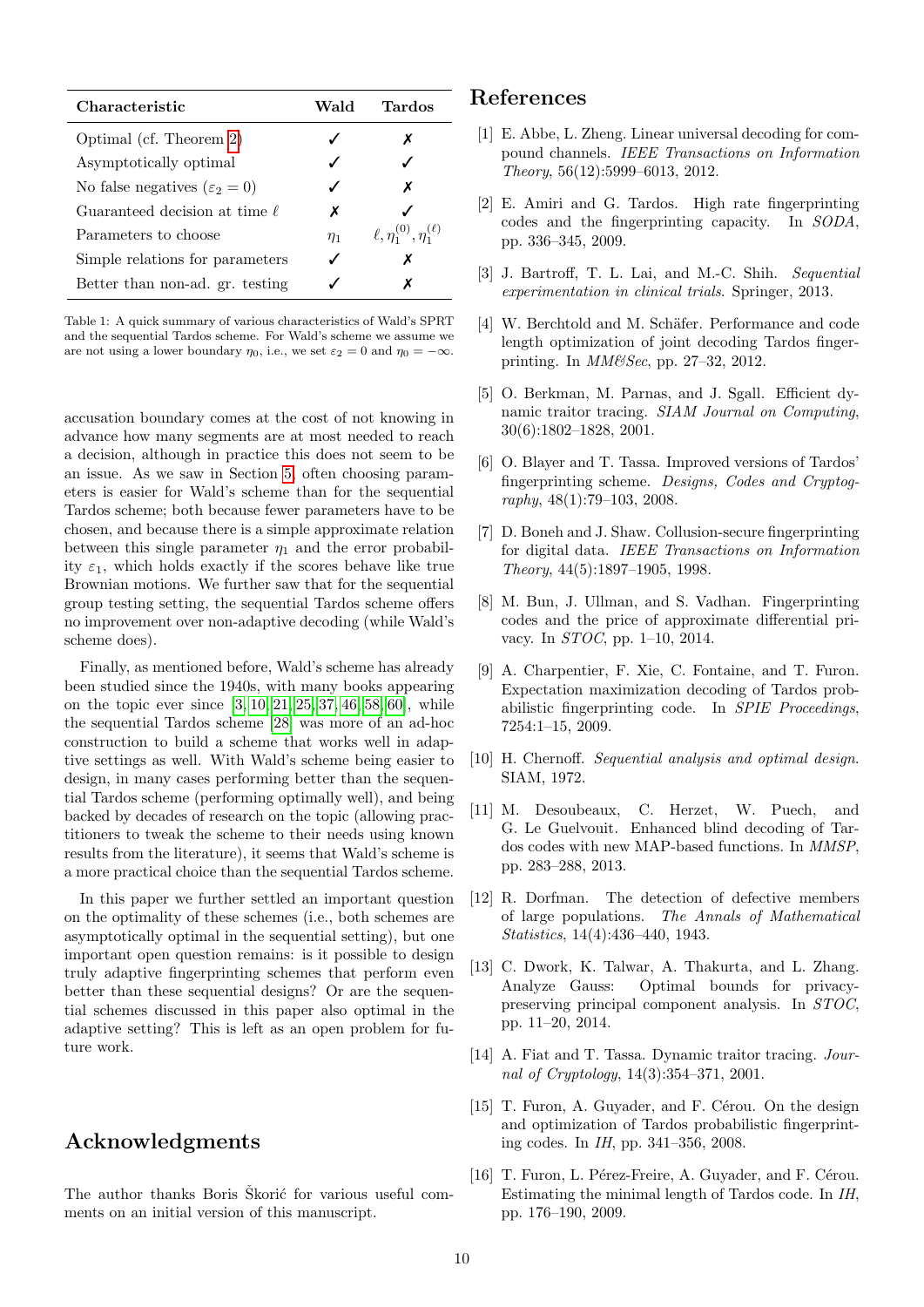- <span id="page-10-25"></span>[17] T. Furon and L. Pérez-Freire. EM decoding of Tardos traitor tracing codes. In MMSec, pp. 99–106, 2009.
- <span id="page-10-24"></span>[18] T. Furon and L. Pérez-Freire. Worst case attacks against binary probabilistic traitor tracing codes. In WIFS, pp. 56–60, 2009.
- [19] T. Furon, A. Guyader, and F. Cérou. Decoding fingerprints using the Markov Chain Monte Carlo method. In WIFS, pp. 187–192, 2012.
- <span id="page-10-7"></span>[20] T. Furon and M. Desoubeaux. Tardos codes for real. In WIFS, 2014.
- <span id="page-10-28"></span>[21] Z. Govindarajulu. Sequential statistics. World Scientific, 2004.
- <span id="page-10-26"></span>[22] Y.-W. Huang and P. Moulin. Saddle-point solution of the fingerprinting capacity game under the marking assumption. In ISIT, pp. 2256–2260, 2009.
- <span id="page-10-13"></span>[23] Y.-W. Huang and P. Moulin. On the saddle-point solution and the large-coalition asymptotics of fingerprinting games. IEEE Transactions on Inf. For. and Security, 7(1):160–175, 2012.
- <span id="page-10-16"></span>[24] S. Ibrahimi, B. Škorić, and J.-J. Oosterwijk. Riding the saddle point: Asymptotics of the capacityachieving simple decoder for bias-based traitor tracing. EURASIP Journal on Information Security, 1(12):1–11, 2014.
- <span id="page-10-29"></span>[25] C. Jennison and B. W. Turnbull. Group sequential methods with applications to clinical trials. Chapman and Hall, 2000.
- <span id="page-10-8"></span>[26] M. Kuribayashi. Bias equalizer for binary probabilistic fingerprinting codes. In IH, pp. 269–283, 2011.
- <span id="page-10-15"></span>[27] T. Laarhoven and B. de Weger. Discrete distributions in the Tardos scheme, revisited. In IH&MMSec, pp. 13–18, 2013.
- <span id="page-10-0"></span> $[28]$  T. Laarhoven, J. Doumen, P. Roelse, B. Škorić, and B. de Weger. Dynamic Tardos traitor tracing schemes. IEEE Transactions on Information Theory, 59(7):4230–4242, 2013.
- <span id="page-10-1"></span>[29] T. Laarhoven. Efficient probabilistic group testing based on traitor tracing. In Allerton, pp. 1358–1365, 2013.
- <span id="page-10-20"></span>[30] T. Laarhoven. Dynamic traitor tracing schemes, revisited. In WIFS, pp. 191–196, 2013.
- <span id="page-10-3"></span>[31] T. Laarhoven and B. de Weger. Optimal symmetric Tardos traitor tracing schemes. Designs, Codes and Cryptography, 71(1):83–103, 2014.
- <span id="page-10-17"></span>[32] T. Laarhoven. Capacities and capacity-achieving decoders for various fingerprinting games. In IH&MMSec, pp. 123–134, 2014.
- <span id="page-10-9"></span>[33] P. Meerwald and T. Furon. Towards joint Tardos decoding: The 'Don Quixote' algorithm. In IH, pp. 28– 42, 2011.
- <span id="page-10-2"></span>[34] P. Meerwald and T. Furon. Group testing meets traitor tracing. In ICASSP, pp. 4204–4207, 2011.
- <span id="page-10-10"></span>[35] P. Meerwald and T. Furon. Toward practical joint decoding of binary Tardos fingerprinting codes. IEEE Transactions on Information Forensics and Security, 7(4):1168–1180, 2012.
- <span id="page-10-14"></span>[36] P. Moulin. Universal fingerprinting: Capacity and random-coding exponents. arXiv:0801.3837v3, 2011.
- <span id="page-10-30"></span>[37] N. Mukhopadhyay and B. M. de Silva. Sequential methods and their applications. CRC Press, 2009.
- <span id="page-10-4"></span>[38] K. Nuida, M. Hagiwara, H. Watanabe, and H. Imai. Optimization of Tardos's fingerprinting codes in a viewpoint of memory amount. In IH, pp. 279–293, 2007.
- <span id="page-10-5"></span>[39] K. Nuida, S. Fujitsu, M. Hagiwara, T. Kitagawa, H. Watanabe, K. Ogawa, and H. Imai. An improvement of discrete Tardos fingerprinting codes. Designs, Codes and Cryptogr., 52(3):339–362, 2009.
- <span id="page-10-18"></span>[40] J.-J. Oosterwijk, B. Skorić, and J. Doumen. Optimal suspicion functions for Tardos traitor tracing schemes. In IH&MMSec, pp. 19–28, 2013.
- <span id="page-10-19"></span> $[41]$  J.-J. Oosterwijk, B. Škorić, and J. Doumen. A capacity-achieving simple decoder for bias-based traitor tracing schemes. Cryptology ePrint Archive, Report 2013/389, 2013.
- <span id="page-10-27"></span>[42] J.-J. Oosterwijk, J. Doumen, and T. Laarhoven. Tuple decoders for traitor tracing schemes. In SPIE Proceedings, 2014.
- <span id="page-10-11"></span>[43] L. Pérez-Freire and T. Furon. Blind decoder for binary probabilistic traitor tracing codes. In WIFS, pp. 46–50, 2009.
- <span id="page-10-22"></span>[44] P. Roelse. Dynamic subtree tracing and its application in pay-TV systems. Int. J. Inf. Security 10(3):173–187, 2011.
- <span id="page-10-21"></span>[45] R. Safavi-Naini and Y. Wang. Sequential traitor tracing. IEEE Transactions on Information Theory, 49(5):1319–1326, 2003.
- <span id="page-10-31"></span>[46] D. Siegmund. Sequential analysis, tests and confidence intervals. Springer, 1985.
- <span id="page-10-12"></span> $[47]$  A. Simone and B. Škorić. Asymptotically falsepositive-maximizing attack on non-binary Tardos codes. In IH, pp. 14–27, 2011.
- <span id="page-10-6"></span>[48] B. Škorić, T. U. Vladimirova, M. U. Celik, and J. C. Talstra. Tardos fingerprinting is better than we thought. IEEE Transactions on Information Theory, 54(8):3663–3676, 2008.
- <span id="page-10-23"></span>[49] B. Škorić, S. Katzenbeisser, and M. U. Celik. Symmetric Tardos fingerprinting codes for arbitrary alphabet sizes. Designs, Codes and Cryptography, 46(2):137–166, 2008.